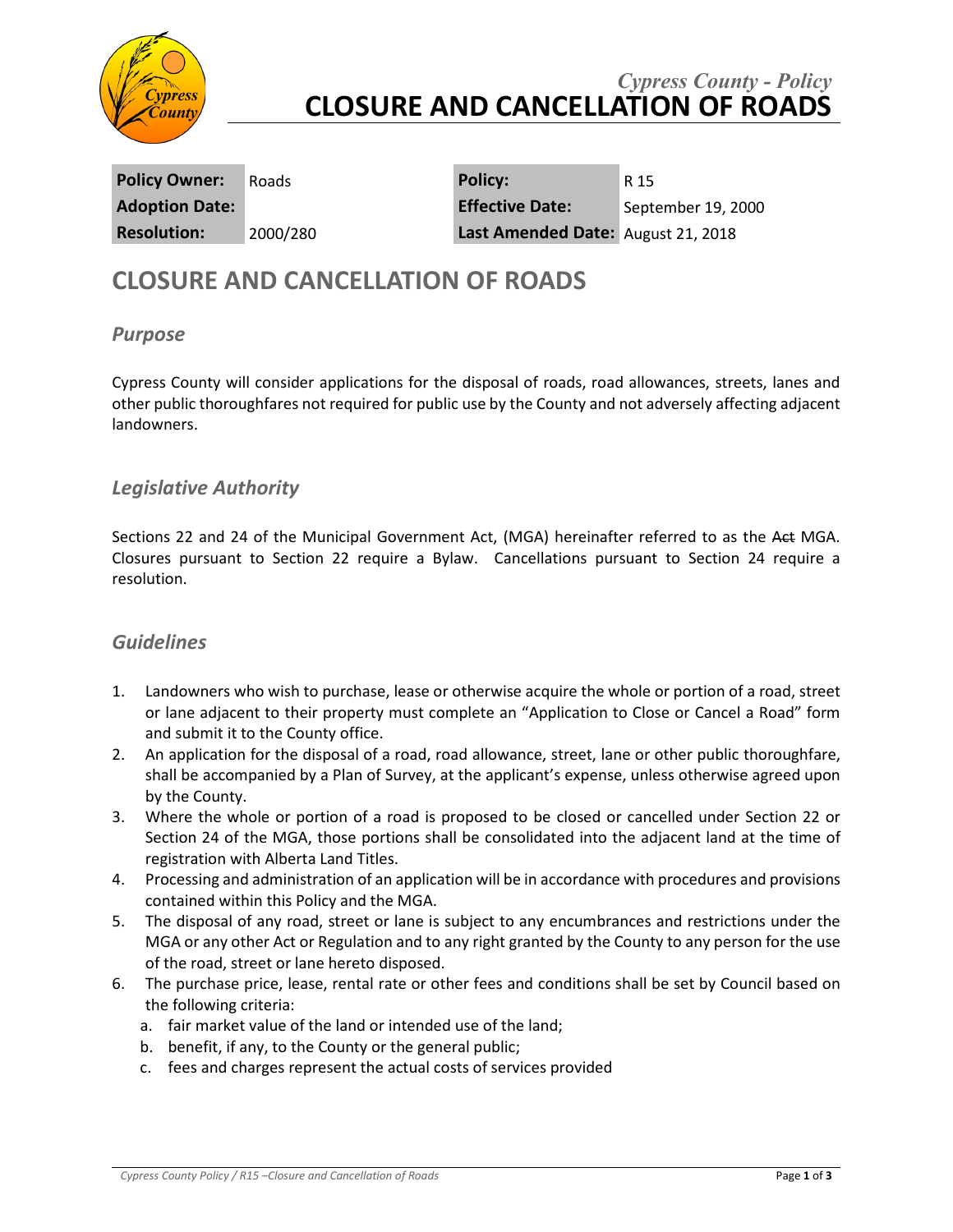## *Part I. Road Closures - Section 22 of the MGA*

- 1. No road in a municipality that is subject to the discretion, control and management of the municipality may be closed except by Bylaw.
- 2. If an adjacent landowner requests the closure of the whole or any portion of a road, road allowance, street, lane or other public thoroughfare, an application shall be made on the attached "Application to Close or Cancel a Road" form and shall be accompanied by a Plan of Survey and an application fee of \$450.00 to cover the cost of administration and advertising.
- 3. Administration will present the application to Council for review and consideration. If Council, by resolution decides not to proceed, \$300.00 of the fee shall be refunded to the applicant.
- 4. If Council, by resolution decides to proceed, a price for the land is established and the application proceeds in accordance with Section 22 of the MGA and the following general guidelines:
	- a. Advertise and notify adjacent landowners of the proposed bylaw pursuant to Section 606 of the MGA providing ample time (30 days) for any person who claims to be prejudicially affected by the bylaw an opportunity to be heard by the Council.
	- b. Notify all utility companies operating in the area of the proposed bylaw for their comments and instructions if any.
	- c. Council hears anyone prejudicially affected, reviews any other information submitted and considers the bylaw for first reading.
	- d. If the bylaw receives first reading the required information is submitted to Alberta Transportation for approval and instructions, if any. Upon approval from Alberta Transportation the bylaw is presented to Council for second and third reading.
	- e. The bylaw is registered at the Land Titles Office. Upon receipt of outstanding costs from the applicant the closed portion of the road is transferred, leased or otherwise disposed of to the applicant.

### *Part II. Road Cancellations - Section 24 of the MGA*

- 1. Generally, when the County constructs or reconstructs local roads outside of an existing plan of survey, the surveyor advises which portions of the old plan of survey are being abandoned. Despite section 22, the Council of a municipal district may by resolution, with the approval of the Minister of Transportation, close the whole or any part of a road described in a surveyed road plan that the Council determines is no longer required for use by the travelling public owing to the existence of an alternate route.
- 2. The proposed cancellations are referred to utility companies operating in the area for their comment and instructions if any. An information package and prescribed resolution are submitted to Council for adoption and subsequent approval by Alberta Transportation. Once approved, the new road is registered and the portions being cancelled are transferred and consolidated with the parcel from which they were originally taken.
- 3. If an adjacent landowner requests the cancellation of a surveyed road that appears to have been inadvertently missed or overlooked at the time of reconstruction or resurvey, the County will proceed as in number 1 above.
- 4. If an adjacent landowner requests the cancellation of an existing surveyed road for any other personal or operational reason, an application shall be made on the attached "Application to Close or Cancel a Road" form accompanied by a Plan of Survey and an application fee of \$450.00 to cover the cost of administration and advertising.